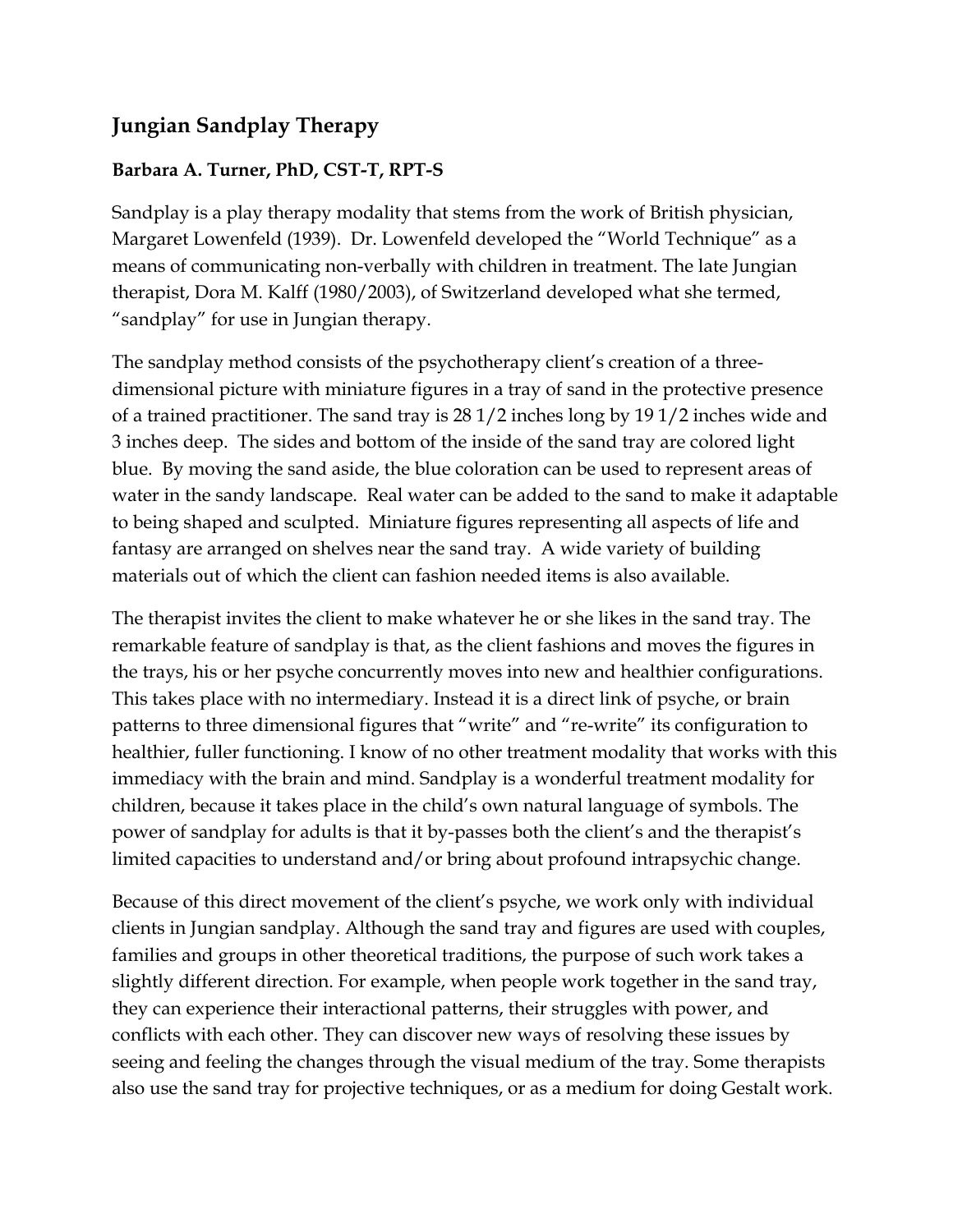All of this work is legitimate when conducted by a thoroughly trained professional. It is simply different than the intrapsychic re-ordering process that occurs in Jungian sandplay.

As the client works in the sand tray the therapist sits nearby making notes of what figures the client uses and what the client says, or does, if anything. The therapist sketches or "maps" a diagram of the sand tray for future. Although no interpretation is made with the client at the time of the production of the sand tray, it is very important that the therapist develops an understanding of what is transpiring in the client's sandplay process.

A critical aspect of sandplay is that the strength of the method is commensurate with the therapist's capacity to safely hold the client's emerging unconscious content. The therapist experiences the client's emerging symbolic material in a pre-verbal right hemispheric manner. Through right hemisphere to right hemisphere mirror neuron communication, the therapist's training, understanding of symbolic process, and his or her personal experience of intrapsychic work at the depths of inner development *acknowledge* and support the client's ability to bring the newly emerging material to consciousness. Although sandplay appears simple at first glance, it requires extensive training to practice appropriately. Clients should look for certification of their potential sandplay therapists by the Sandplay Therapists of America (www.sandplay.org)

### **Biographic Information**

#### **Barbara A. Turner, PhD**

Dr. Barbara Turner is author of, *The Handbook of Sandplay Therapy*. In addition to writing several articles and book chapters, she is Director of Publishing at Temenos Press, which has published the *Sandplay Classic Series*. This includes a new edition of Dora Kalff's foundational work, *Sandplay: A Psychotherapeutic Approach to the Psyche*, a new edition of Estelle Weinrib's seminal text on Jungian sandplay therapy, *Images of the Self: The Sandplay Therapy Process*, and, *H.G. Wells' Floor Games: A Father's Account of Play and Its Legacy of Healing*.

Dr. Turner studied with Dora Kalff in Switzerland, and has over twenty years experience in the field. She is distinguished as both a Certified Sandplay Therapist – Teacher, and as a Registered Play Therapist – Supervisor. She is an engaging and